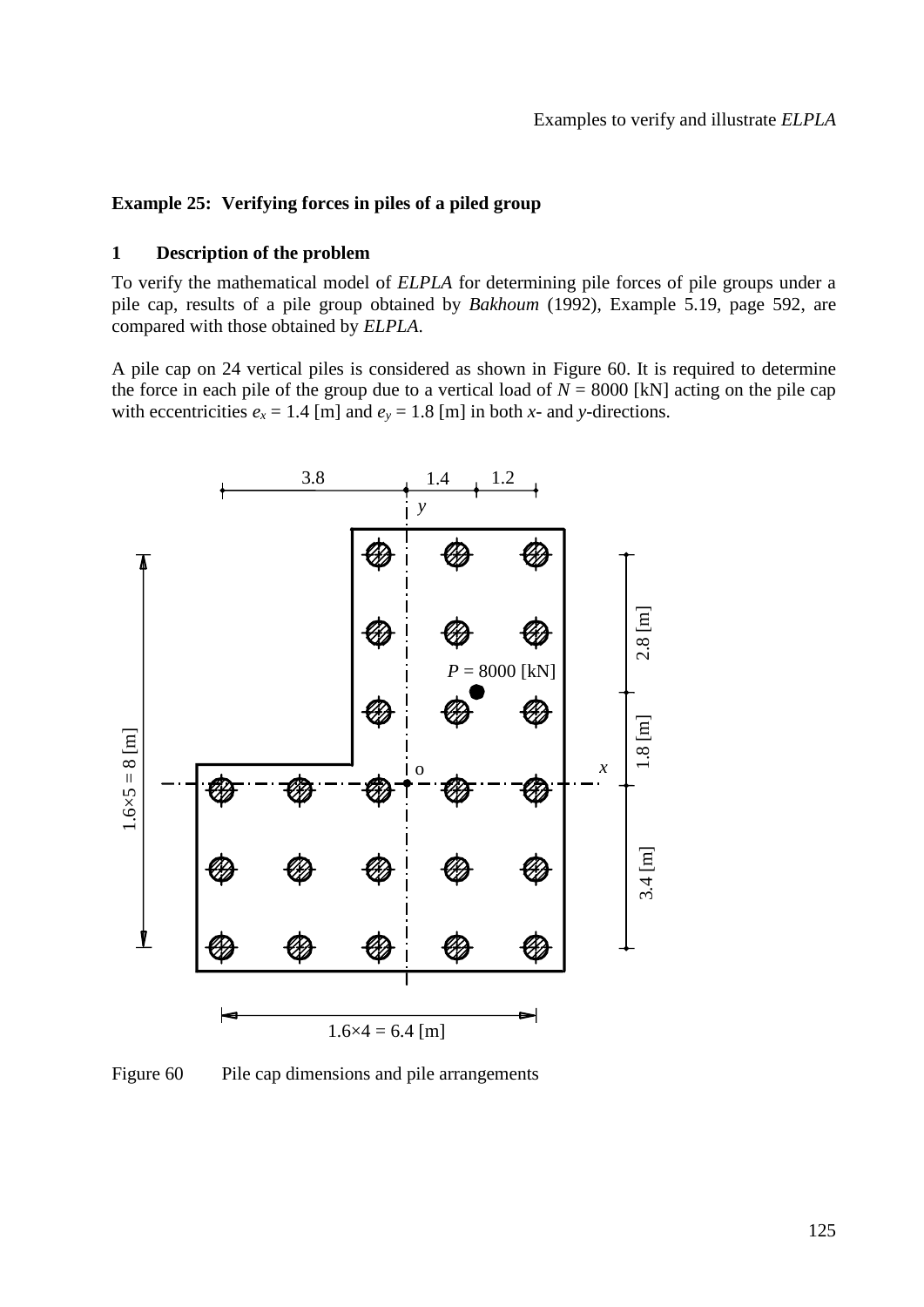Examples to verify and illustrate *ELPLA*

The simple assumption model assumes a linear distribution of contact pressure on the base of the foundation. In general case of vertical piles under a pile cap forming linear contact forces, the force in any pile, analogous to *Navier's* solution, can be obtained from

$$
P_i = \frac{N}{n} + \frac{M_y I_x - M_x I_{xy}}{I_x I_y - I_{xy}^2} x_i + \frac{M_x I_y - M_y I_{xy}}{I_x I_y - I_{xy}^2} y_i
$$
 (20)

Where  $I_x = \sum_{i=1}^{n} y_i^2$  $I_1 v_i^2$ ,  $I_y = \sum_1^n x_i^2$  and  $I_{xy} = \sum_1^n x_i y_i^2$ *n* 1

and:

- $P_i$  Force in pile *i* [kN]
- *N* Sum of all vertical applied loads on the pile cap [kN]
- $x_i$  Coordinate of pile *i* from the centroidal axis  $x \in \mathbb{R}$
- *y*<sup>*i*</sup> Coordinate of pile *i* from the centroidal axis *y* [m]
- *M<sub>x</sub>* Moment due to *N* about the *x*-axis,  $M_x = N e_y$  [kN.m]
- *M*<sup>*y*</sup> Moment due to *N* about the *y*-axis,  $M_y = N e_x$  [kN.m]
- $e_x$  Eccentricity measured from the centroidal axis  $x$  [m]
- $e_y$  Eccentricity measured from the centroidal axis  $y$  [m]
- *n* Number of piles under the pile cap [-]

### **2 Hand calculation of pile forces**

According to *Bakhoum* (1992), the force in each pile in the pile group can be obtained by hand calculation as follows:

#### **Step 1: Compute moments**

 $M_x = 8000 \times 1.8 = 14400$  [kN.m]  $M_y = 8000 \times 1.4 = 11200$  [kN.m]

# Step 2: Compute properties  $I_x$ ,  $I_y$  and  $I_{xy}$

<span id="page-1-0"></span>Determining properties of  $I_x$ ,  $I_y$  and  $I_{xy}$  are listed in [0.](#page-1-0)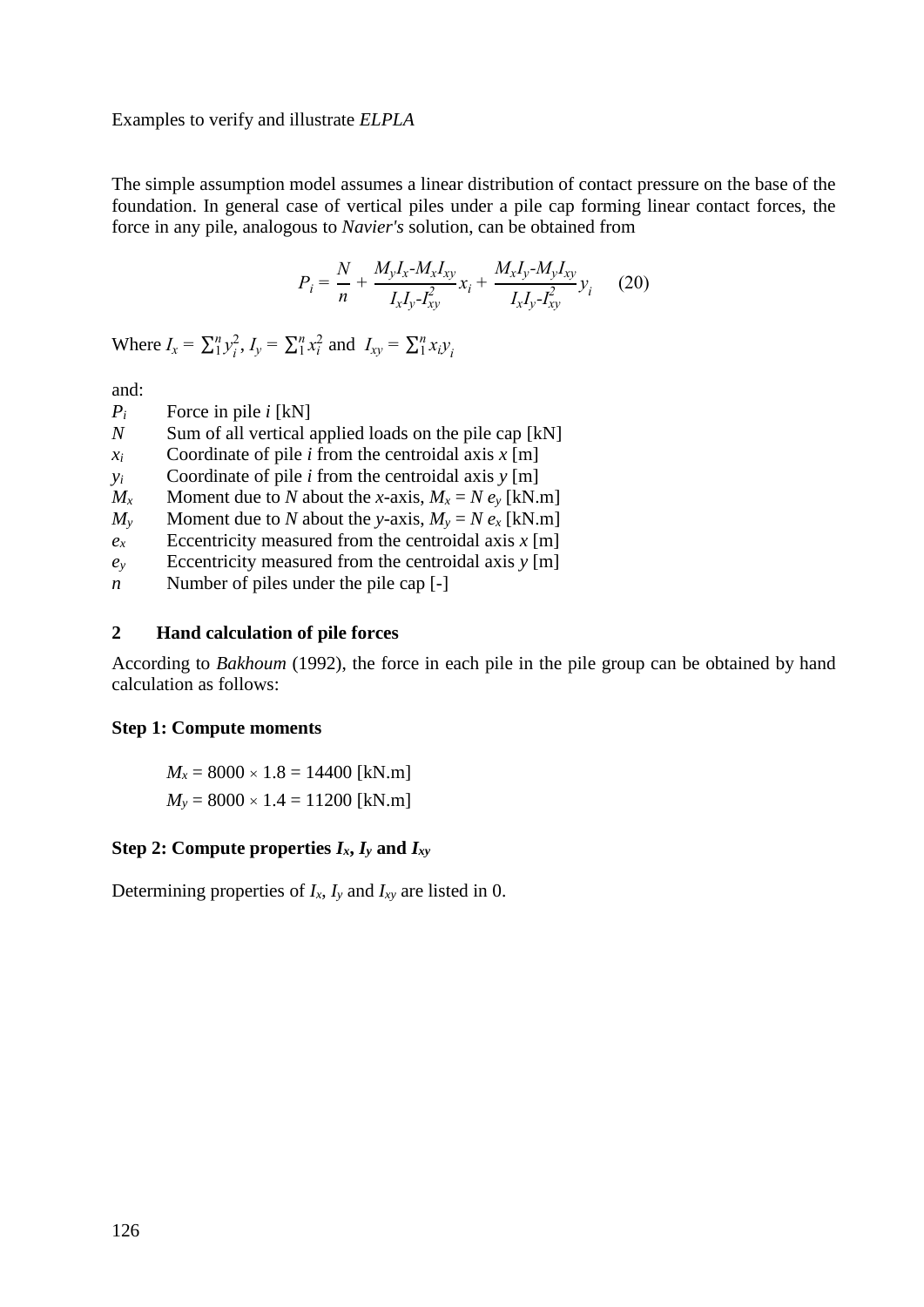| Pile<br>number | $x_i$ [m] | $y_i$ [m] | $x_i^2$ [m <sup>2</sup> ] | $y_i^2$ [m <sup>2</sup> ] | $x_i y_i$ [m <sup>2</sup> ] |
|----------------|-----------|-----------|---------------------------|---------------------------|-----------------------------|
| $\mathbf{1}$   | $-3.8$    | $-3.4$    | 14.44                     | 11.56                     | 12.92                       |
| $\overline{2}$ | $-2.2$    | $-3.4$    | 4.84                      | 11.56                     | 7.48                        |
| 3              | $-0.6$    | $-3.4$    | 0.36                      | 11.56                     | 2.04                        |
| $\overline{4}$ | 1.0       | $-3.4$    | 1.00                      | 11.56                     | $-3.40$                     |
| 5              | 2.6       | $-3.4$    | 6.76                      | 11.56                     | $-8.84$                     |
| 6              | $-3.8$    | $-1.8$    | 14.44                     | 3.24                      | 6.84                        |
| 7              | $-2.2$    | $-1.8$    | 4.84                      | 3.24                      | 3.96                        |
| 8              | $-0.6$    | $-1.8$    | 0.36                      | 3.24                      | 1.08                        |
| 9              | 1.0       | $-1.8$    | 1.00                      | 3.24                      | $-1.08$                     |
| 10             | 2.6       | $-1.8$    | 6.76                      | 3.24                      | $-4.68$                     |
| 11             | $-3.8$    | $-0.2$    | 14.44                     | 0.04                      | 0.76                        |
| 12             | $-2.2$    | $-0.2$    | 4.84                      | 0.04                      | 0.44                        |
| 13             | $-0.6$    | $-0.2$    | 0.36                      | 0.04                      | 0.12                        |
| 14             | 1.0       | $-0.2$    | 1.00                      | 0.04                      | $-0.20$                     |
| 15             | 2.6       | $-0.2$    | 6.76                      | 0.04                      | $-0.52$                     |
| 16             | $-0.6$    | 1.4       | 0.36                      | 1.96                      | $-0.84$                     |
| 17             | 1.0       | 1.4       | 1.00                      | 1.96                      | 1.40                        |
| 18             | 2.6       | 1.4       | 6.76                      | 1.96                      | 3.64                        |
| 19             | $-0.6$    | 3.0       | 0.36                      | 9.00                      | $-1.80$                     |
| 20             | 1.0       | 3.0       | 1.00                      | 9.00                      | 3.00                        |
| 21             | 2.6       | 3.0       | 6.76                      | 9.00                      | 7.80                        |
| 22             | $-0.6$    | 4.6       | 0.36                      | 21.16                     | $-2.76$                     |
| 23             | 1.0       | 4.6       | 1.00                      | 21.16                     | 4.60                        |
| 24             | 2.6       | 4.6       | 6.76                      | 21.16                     | 11.96                       |
|                | $\sum$    |           | $I_y = 106.56$            | $I_x = 170.56$            | $I_{xy} = 43.2$             |

Table 35 Properties  $I_x$ ,  $I_y$  and  $I_{xy}$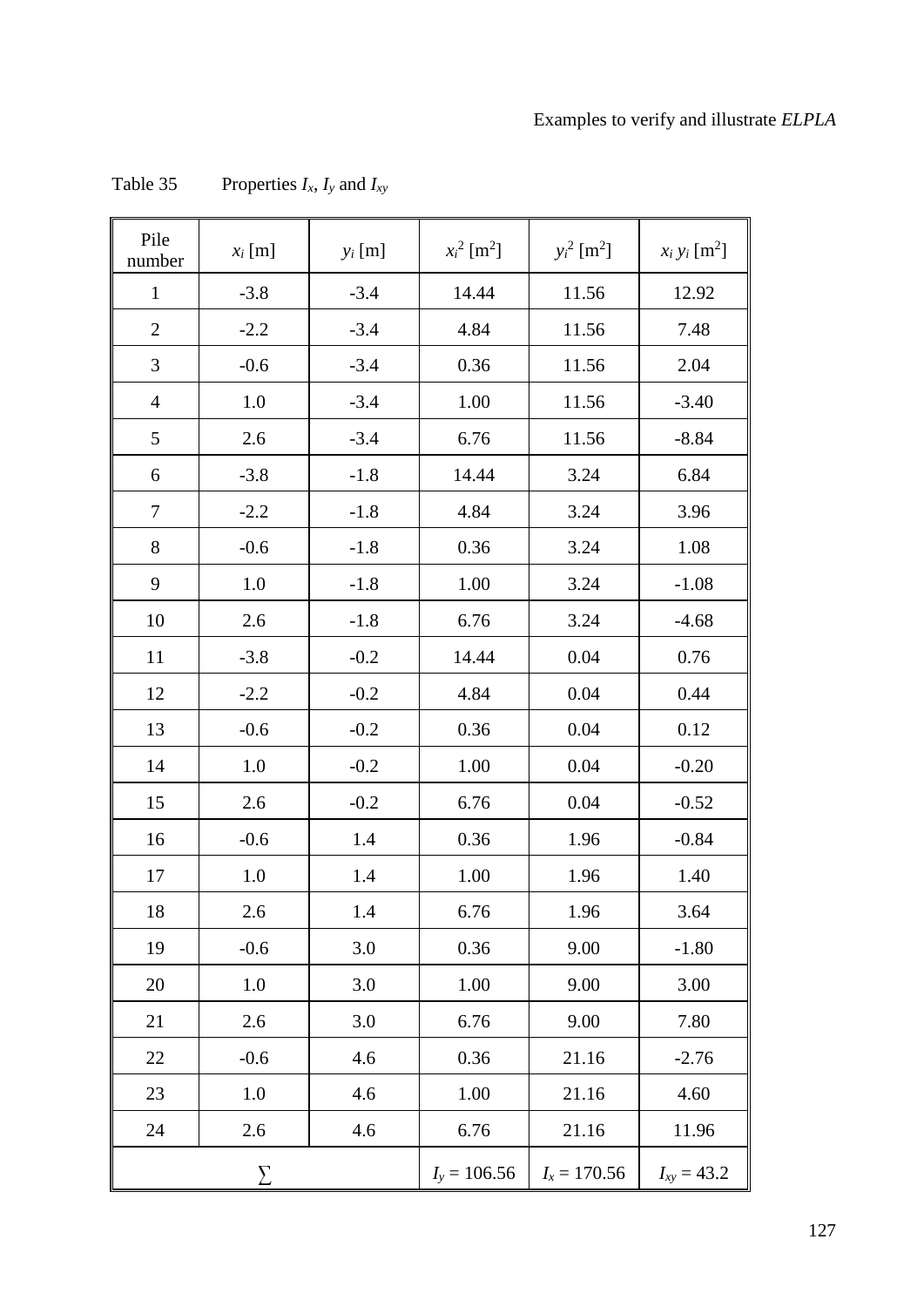Examples to verify and illustrate *ELPLA*

## **Step 3: Compute pile force**

The force  $P_i$  in any pile *i* at location  $(x_i, y_i)$  from the geometry centroid is obtained from

$$
P_{i} = \frac{N}{n} + \frac{M_{y}I_{x} - M_{x}I_{xy}}{I_{x}I_{y} - I_{xy}^{2}} x_{i} + \frac{M_{x}I_{y} - M_{y}I_{xy}}{I_{x}I_{y} - I_{xy}^{2}} y_{i}
$$

$$
P_{i} = \frac{8000}{24} + \frac{(11200)(170.56) - (14400)(43.2)}{(170.56)(106.56) - (43.2)^{2}} x_{i} + \frac{(14400)(106.56) - (11200)(43.2)}{(170.56)(106.56) - (43.2)^{2}} y_{i}
$$

$$
P_{i} = 333.333 + 78.988x_{i} + 64.421y_{i}
$$

## **3 Pile forces by** *ELPLA*

The available method "Linear Contact pressure 1@ in *ELPLA* is used to determine the force in each pile in the pile group. A net of equal square elements is chosen. Each element has a side of 1.6 [m]. The pile forces obtained by *ELPLA* are compared with those obtained by *Bakhoum* (1992) in [Table 36.](#page-4-0) It is obviously from this table that pile forces obtained by *ELPLA* are equal to those obtained by hand calculation.